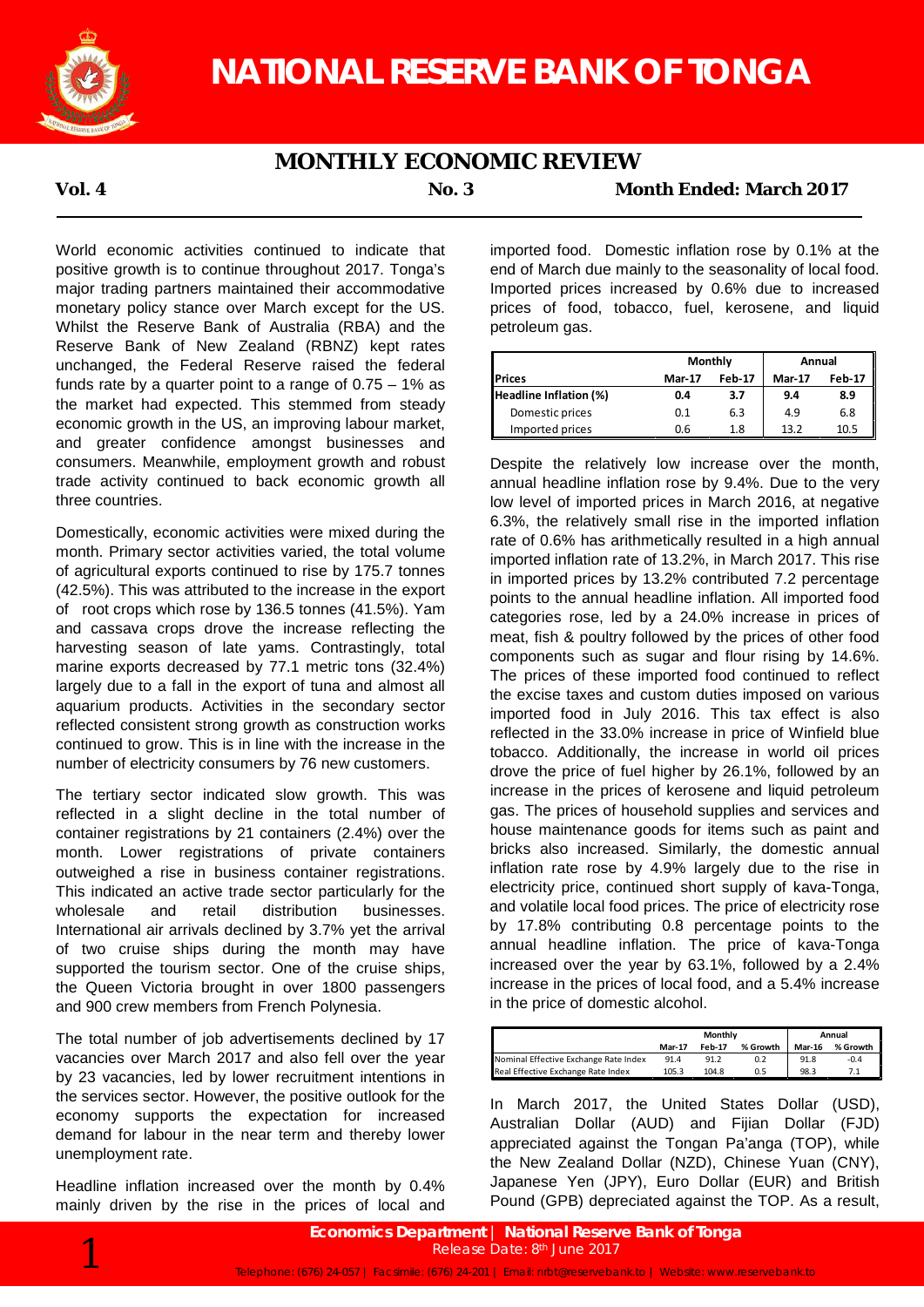

# **MONTHLY ECONOMIC REVIEW**

**Vol. 4 No. 3 Month Ended: March 2017**

both the Nominal Effective Exchange Rate (NEER) index and the Real Effective Exchange Rate (REER) index slightly increased over the month. In annual terms, the NEER index continued to fall while the REER index rose. The rise in the REER index reflected Tonga's higher headline inflation rate relative to its trading partners, which may impact the international competitiveness of the Tongan exports of goods and services.

|                               | Monthly       |               |          | Annual        |          |
|-------------------------------|---------------|---------------|----------|---------------|----------|
|                               | <b>Mar-17</b> | <b>Feb-17</b> | % Growth | <b>Mar-17</b> | % Growth |
| OET Receipts (TOP \$ million) | 49.4          | 44.8          | 10.5     | 740.6         | 23.4     |
| Export receipt                | 1.6           | 1.5           | 6.2      | 22.4          | 47.6     |
| Travel receipts               | 7.1           | 6.0           | 17.0     | 102.4         | 27.3     |
| Private transfers             | 21.2          | 17.5          | 20.7     | 254.7         | 17.0     |
| Others                        | 19.6          | 19.6          | $-0.3$   | 361.2         | 25.9     |
| OET Payments (TOP \$ million) | 59.0          | 45.9          | 28.7     | 620.2         | 15.2     |
| Import payments               | 37.2          | 21.0          | 76.5     | 355.4         | 16.1     |
| Services payments             | 11.9          | 13.5          | $-11.5$  | 145.9         | 30.0     |
| Primary Income payments       | 1.5           | 0.5           | 200.9    | 21.9          | 36.0     |
| <b>Others</b>                 | 8.4           | 10.8          | $-22.2$  | 97.0          | $-6.4$   |

Total OET receipts rose over the month of March 2017, by 10.5% to \$49.4 million. This was mainly driven by the rise in private transfer for family support. Travel receipts also rose mainly due to higher personal travel receipts. On year ended terms, total OET receipts rose by 23.4% which was largely owing to the higher inflows of private remittances and official grant receipts. The celebrations and annual events during the year supported the annual growth in remittances. Majority of the annual remittance receipts were in USD and AUD which was supported by the depreciation of the TOP against these currencies. This coincided with the positive economic growth in these countries.

Total OET payments increased over the month of March 2017 by 28.7% to \$59.0 million due mainly to higher import payments. Primary income and transfer payments also increased largely reflecting higher external debt service payments during the month. Higher payments for oil and wholesale & retail goods drove the rise in imports. This was in line with the rise in vehicle registrations and the preparation by majority of private businesses for the peak season which begins in the coming months. Total OET payments also rose over the year by 15.2%, which was mainly driven by higher payments for services and primary income.

The overall OET balance for March 2017 was a deficit of \$11.6 million. This contributed to the decline in the official foreign reserves to \$366.0 million in March 2017,

equivalent to 6.7 months<sup>1</sup> of imports cover, which is still above the Reserve Bank's minimum range of 3-4 months.

|                                  | Monthly       |               |          | Annual        |             |  |
|----------------------------------|---------------|---------------|----------|---------------|-------------|--|
|                                  | <b>Mar-17</b> | <b>Feb-17</b> | % Growth | <b>Mar-16</b> | % Growth II |  |
| Foreign Reserves (\$ in million) | 366.0         | 377.7         | $-3.1$   | 317.3         | 15.3        |  |
| Import Coverage (months)         |               |               |          | 6.7           |             |  |

Broad money (money supply) declined yet again over the month. This resulted from similar movements in the previous month where the decline in foreign reserves drove the decrease in net foreign assets. This had offset the rise in net domestic credit and was in line with the decrease in deposits over the month. Despite the monthly fall in broad money, it rose over the year largely led by the higher foreign reserves and the corresponding rise in net foreign assets.

|                              | Monthly                                    |       |        | Annual        |          |  |
|------------------------------|--------------------------------------------|-------|--------|---------------|----------|--|
| <b>I</b> Monev               | <b>Feb-17</b><br>% Growth<br><b>Mar-17</b> |       |        | <b>Mar-16</b> | % Growth |  |
| Money Supply (\$ in million) | 503.6                                      | 510.2 | $-1.3$ | 451.6         | 11.5     |  |
| Net Foreign Asset            | 389.7                                      | 402.2 | $-3.1$ | 316.3         | 23.2     |  |
| Net Domestic Asset           | 114.1                                      | 109.8 | 3.9    | 135.6         | $-15.9$  |  |

Liquidity (reserve money)<sup>2</sup> in the banking system continued to decrease by \$8.8 million (3.2%) over March. This stemmed mainly from lower cash deposits by the commercial banks to the Reserve Bank vault throughout March as well as purchase of foreign exchange from the Reserve Bank for the higher import payments. The lower deposits led to an increase in the banks' total loans to deposit ratio to 75.5% from 73.3% in February. The loans to deposit ratio of banks remained below the 80% minimum loan to deposit ratio target which indicates excess liquidity in the banking system remains and that there is capacity for further lending by the banks.

|                               |               | <b>Monthly</b> | <b>Annual</b> |               |          |
|-------------------------------|---------------|----------------|---------------|---------------|----------|
| <b>Lending</b>                | <b>Mar-17</b> | $Feb-17$       | % Growth      | <b>Mar-16</b> | % Growth |
| Total Lending (\$ in million) | 391.2         | 384.5          | 1.7           | 338.7         | 15.5     |
| <b>Business lending</b>       | 168.7         | 165.5          | 2.0           | 159.4         | 5.9      |
| <b>Household lending</b>      | 221.3         | 217.9          | 1.6           | 178.0         | 24.3     |
| Other lending                 | 1.2           | 1.1            | 3.2           | 1.2           | $-5.6$   |

Total banks' lending continued to rise over March as well as over the year to a new record high of \$391.2 million. Both the monthly and annual movements resulted from higher lending to households and businesses. Lending to households remained the significant contributor to the overall growth, particularly

 $1$  Method of calculation changed in February 2017 to include both imports of goods & services (previous method used imports of goods only)

Sum of currency in circulation, exchange settlement account balances, and required reserve deposits.